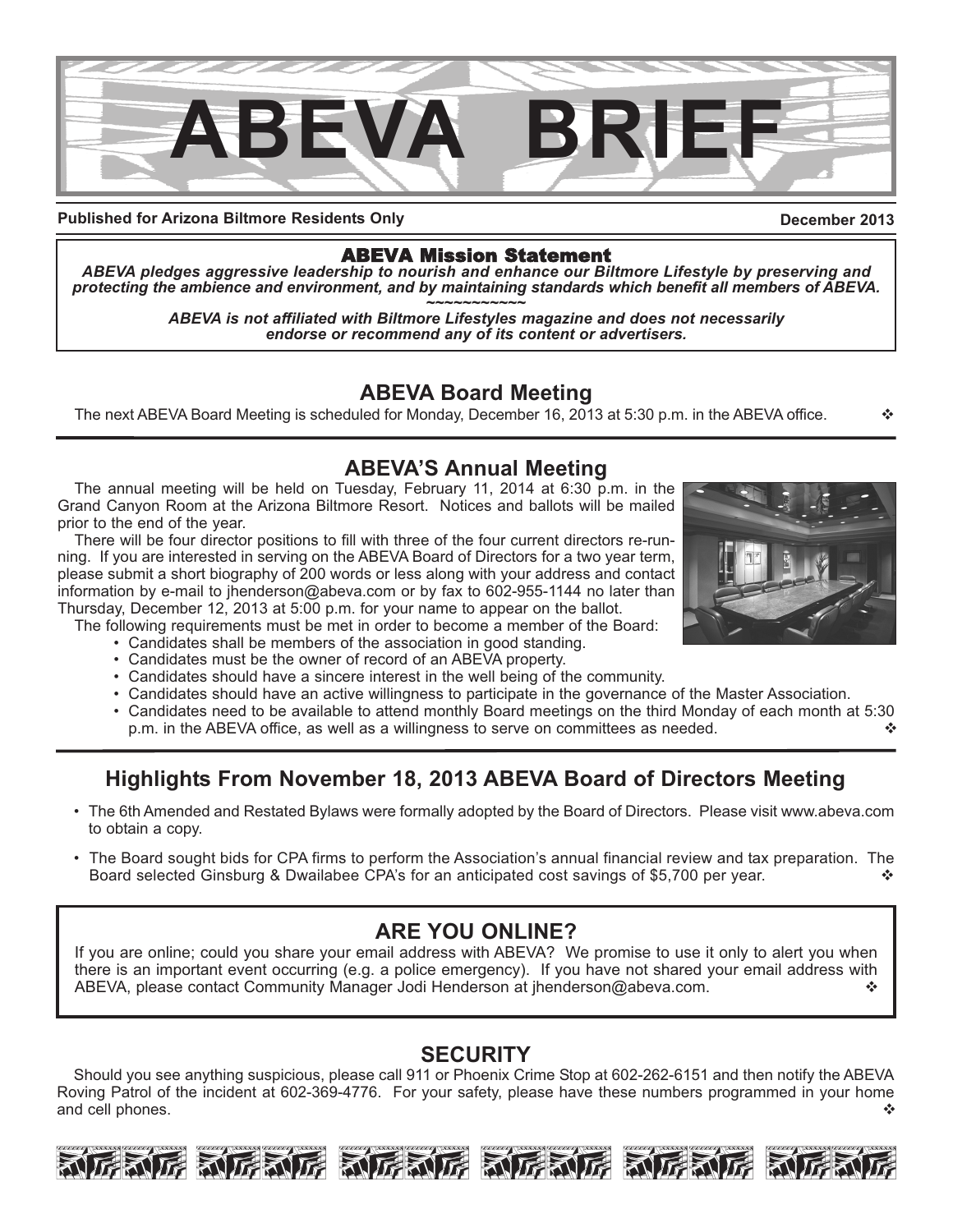

## **ABEVA Adopts An Assessment Collection Policy**

In an effort to bring consistency to the collections initiative on delinquent homeowner accounts, ABEVA has adopted the following Assessment Collection Policy effective November 18th, 2013 (please visit www.abeva.com to obtain a copy):

### *Assessment Collection Schedule:*

- 1. Annual Assessment Notice mailed out on October 1st.
- 2. Assessment is considered late if received after November 30th.
- 3. Late fee of 10% of the amount of the Assessment is applied on the first workday in December
- 4. Second Notices sent second week in December if Assessment not paid.
- 5. Third Notice sent first week of February if Assessment not paid.
- 6. Delinquent accounts may be sent to attorney if payment is not received or arrangements are not made by March 10th.
- 7. Association may record a notice of lien against the owner's lot/unit.
- 8. The delinquent owner may be sued personally for a money judgment based on the contractual obligation to pay the Assessments, together all expenses of collection, attorneys' fees and interest.
- 9. The Association may collect on the judgment by all means, including wage garnishment, bank garnishment, or other means.
- 10. The Association has the right to foreclose the lien against the lot/unit under Arizona law and the governing documents, which can result in a Sheriff sale and loss of ownership.
- 11. All expenses of collection are the responsibility of the owner.

#### *Payments will be applied to an account as follows (according to Arizona State Law):*

- 1. Past due assessments
- 2. Late charges
- 3. Collection Fees (Demand Letter/Lien)
- 4. Attorney Fees/Costs
- 5. Fines and Other Charges

#### *Payment plans (prior to an account being sent to legal counsel) will be accepted by the Association under the following conditions:*

- A. Payments made without benefit of a properly executed payment plan will not be construed as a payment plan, and collection activity shall be initiated in accordance with the Assessment Collection Policy.
- B. Late fees as provided in the Assessment Collection Policy shall not be charged during the term of the payment plan if payments are received in accordance with the plan.
- C. Collection proceedings (lien notice and/or attorney action) will be implemented upon default of an Association payment plan with no further notice to the property owner.



# MEETINGS & LUNCHEONS

## **Biltmore Networking Group**

The Biltmore Networking Group monthly happy hour provides an excellent opportunity to meet and network with others in the Biltmore community. There is usually a group of about 60-80 professionals, including finance, fine arts, government, hospitality, law, marketing, medicine, real estate, technology and many more.

The upcoming happy hours are planned for December 5, and January 2 from 5:30-7:30 p.m. at the Omaha SteakHouse Garden Lounge inside the Embassy Suites Phoenix Biltmore located at 2630 East Camelback Road in Phoenix. There is no need to RSVP, and there is never a charge to attend these events. If you have any questions or would like to be added to the email list for monthly announcements, please contact Shahpar Shahpar at biltmorenetwork@gmail.com. v

# **Biltmore Ladies Lunch Club**

The Biltmore Ladies Lunch Club (BLLC) will meet at Frank and Albert's at 11:45 a.m. with various women serving as the Coordinating Hostess. Please bring your own form of payment, order off the menu and come and enjoy lunch with ladies who live or work in the Biltmore area. The dress is casual. Future luncheon dates:

- Thursday, December 12th 11:45 a.m. Frank and Albert's with Sherry Hauser as Coordinating Hostess
- Friday, January 10th 11:45 a.m. Frank and Albert's with La Rita Mason as Coordinating Hostess

You will receive e-mail reminders of when the lunches are scheduled. If you have any questions, or to be added to the email list about the BLLC, contact La Rita Mason at 602- 667-0002 or lrmason@arn.net.

## **Biltmore Area Partnership Luncheon**

Because of Thanksgiving and the December Holidays, the November and December Biltmore Area Partnership Networking Luncheon have been combined and will be held on Tuesday, December 3rd, 2013, at the Bluewater Grill located at 1720 East Camelback Road.

As in the past several years, the Biltmore Area Partnership has made it a practice of remembering charities that help the less fortunate during the Holiday Season. This year we will recognize the Salvation Army and their Christmas Angel program and ask all attendees to please bring a new and unwrapped toy (no toys of violence) or clothes for children. These items will be going to the Forgotten Angel children (those whose names were not picked.) Checks will also be appreciated.

Reservations are required by Wednesday, November 27th. Networking will be from 11:30 a.m. to 12:00 p.m., and lunch will be served from 12:00 p.m. to 12:30 p.m. At that time there will be a talk on what is happening with the BAP and announcement of the newly elected Board of Directors. The cost is \$30.00 for members and \$35 for non-members. For additional information, please call Ed Rossi at (602) 957-6483. Reservations and checks should be sent to Biltmore Area Partnership, 3104 East Camelback Road, #174, Phoenix, AZ 85016. v







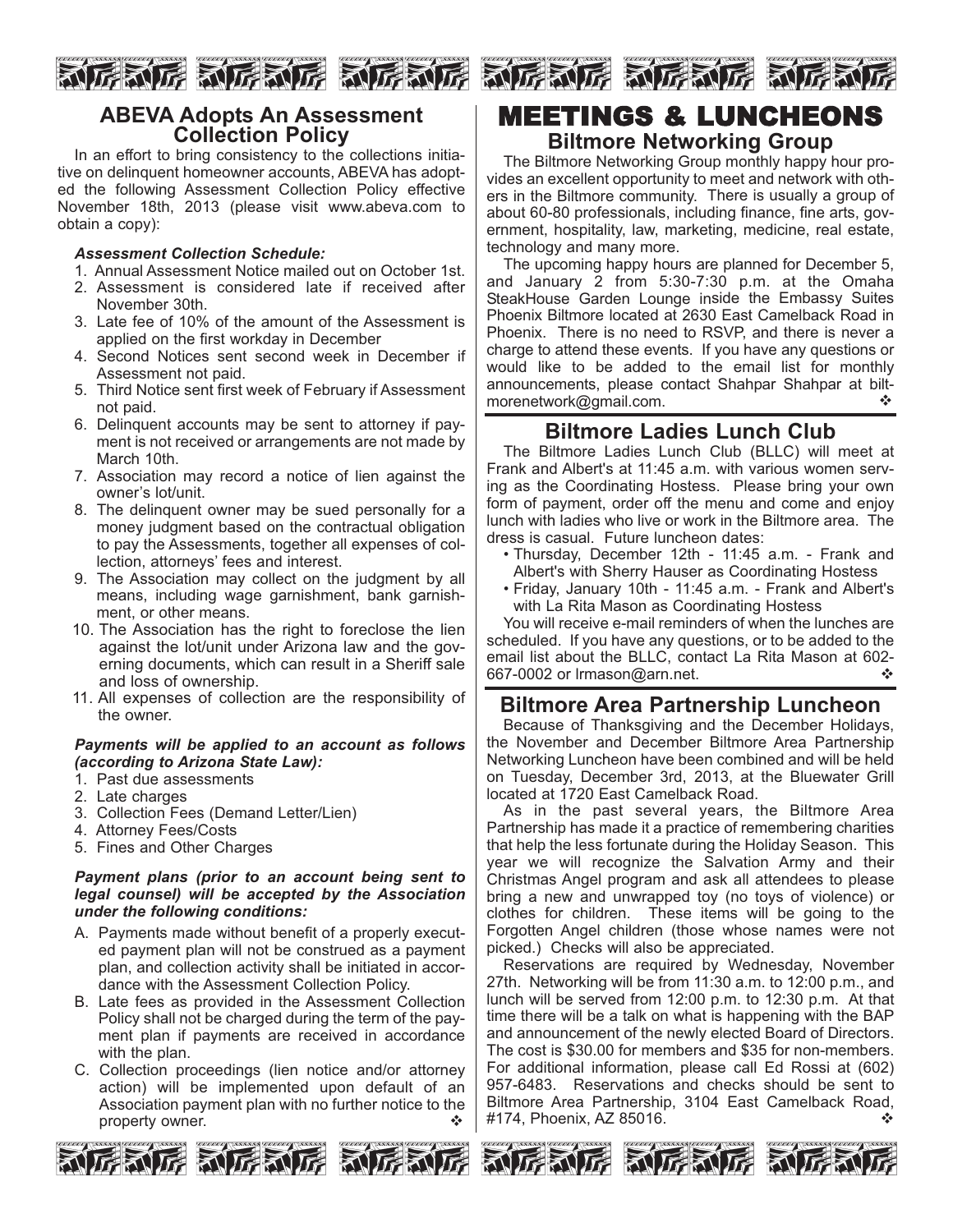

## **Camelback East Village Planning Committee**

A developer presents the City Planning Department with plans. The plans are then given to the Camelback East Village Planning Committee for review and recommendations before they are passed on to the Planning Commission and then to the City Council.

The next meeting was scheduled for Tuesday, December 3rd, 2013 at 6:00 p.m., however, this meeting has been cancelled. The next meeting is January 7th. at 6:00 p.m. The meetings are open to the general public. For additional information or to confirm the meeting has not been cancelled or changed, please call Jacob Zonn, Camelback East Village Planner at 602-534-5829 or visit the website at www.phoenix.gov/PUBMEETC/indxhtml.html.

# SPECIAL OFFERS AND EVENTS

# **Biltmore Golf Club**

There are several seasonal specials at Arizona Biltmore Golf Club and the Adobe Restaurant this December:

**• Toys for Tots Donations**

Make a child's holiday magical this Christmas. Arizona Biltmore Golf Club is partnering with Toys for Tots this holiday season to bring joy and Christmas toys to less fortunate children in the community. Bring an unopened toy or make a donation at the Arizona Biltmore Golf Club and receive a 10 dollar merchandise credit to use in the Pro Shop.

#### **• Give the Gift of Membership**

Give your family the gift that keeps on giving—the gift of membership! The Arizona Biltmore Golf Club has rolled out a brand new membership just in time for the holiday season. The Presidential Membership is the ultimate holiday gift and includes unlimited golf all year long plus access to any of the resort's eight swimming pools, full-service resort spa, seven tennis courts and fitness center.

#### **• Holiday Catering, Brunch on the Patio and More**

The Adobe Restaurant proudly serves up catering and private meeting space for your holiday parties and events. Swing by for a bottle of wine for the perfect pairing to any holiday meal.

Enjoy brunch on the patio in this crisp Arizona weather at The Adobe this weekend. Don't forget, kids eat free on Saturdays and Sundays!

#### **• Food Drive for Hunger**

Arizona Biltmore Golf Club is partnering with St. Mary's Food Bank Alliance for a Drive for Hunger. Now through December 24th, donate five nonperishable food items and receive 50% off a bucket of balls for the driving range, or receive a free bucket of balls for the driving range when you purchase a round of golf with your donation.

For additional details about December promotions, memberships or to book a golf tee time, visit www.azbiltmoregc.com or www.theadoberestaurant.com.

## **Wrigley Mansion**

The Wrigley Mansion is now featuring live Jazz Thursdays and Fridays from 7:00 p.m. to 10:00 p.m. They also serve Sunday brunch from 11:00 a.m. to 2:00 p.m. The cost for the brunch is \$49 for adults and \$24.50 for children 6 to 12. Children under 6 are free.  $\cdot\cdot\cdot$ 













# **ABEVA Board of Directors**

**George King, President James Bell, Vice President Mark Monserez, Secretary Judith Shafkind, Treasurer Harvey Shrednick, Director Mike Braden, Director John Chilcott, Director David Damron, Director Rebecca Heath, Director**

## **ABEVA Office Information**

**2525 East Arizona Biltmore Circle, Building D, Ste. 145 Phoenix, Arizona 85016 Hours Mon.-Fri. 8:30 am-5 pm 602-955-1003 phone 602-955-1144 fax**

**The** *ABEVA Brief* **Editor Jodi Henderson jhenderson@abeva.com**

**Roving Patrol: 602-369-4776**

#### **Police Dept. Non-Emergency: 602-262-6151**

## **Website Information**

Sign on to visit the website by going to www.abeva.com. If you do not yet have a login name and password, from the menu on the left choose e-forms, then choose login request, fill out the required information and click submit. We will send your pre-assigned login name and password back by email. You may read board minutes and the *ABEVA Brief* online.